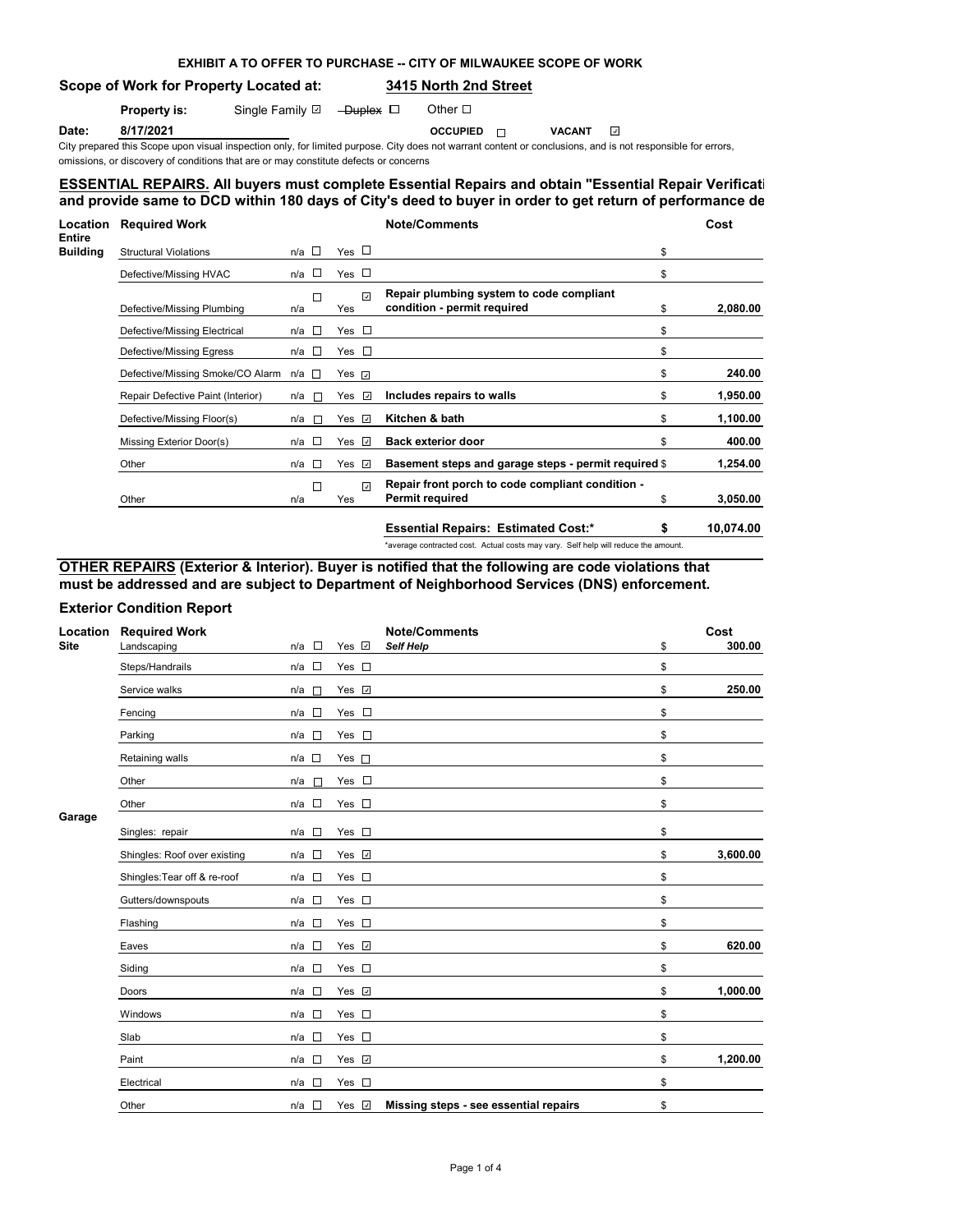### **Porches**

| ניטוש ו | Roof                         | $\overline{\phantom{a}}$<br>n/a    | Yes $\square$ |                       | \$             |
|---------|------------------------------|------------------------------------|---------------|-----------------------|----------------|
|         | Deck-upper                   | n/a<br>$\sim$                      | Yes $\square$ |                       | \$             |
|         | Deck--lower                  | $\Box$<br>n/a                      | Yes √         | See essential repairs | \$             |
|         | Steps/handrails              | $\Box$<br>n/a                      | Yes v         | See essential repairs | \$             |
|         | Ceiling                      | $\overline{\phantom{a}}$<br>n/a    | Yes $\square$ |                       | \$             |
|         | Guardrails                   | $\Box$<br>n/a                      | Yes v         | See essential repairs | \$             |
|         | Structural                   | $\Box$<br>n/a                      | Yes v         | See essential repairs | \$             |
|         | Paint                        | $\overline{\phantom{a}}$<br>n/a    | Yes $\square$ |                       | \$             |
|         | Other                        | $\mathcal{L}_{\mathcal{A}}$<br>n/a | Yes $\square$ |                       | \$             |
| House   | Chimney                      | $\overline{\phantom{a}}$<br>n/a    | Yes V         |                       | \$<br>300.00   |
|         | Shingles: repair             | $\overline{\phantom{a}}$<br>n/a    | Yes $\square$ |                       | \$             |
|         | Shingles: Roof over existing | $\mathcal{L}_{\mathcal{A}}$<br>n/a | Yes $\square$ |                       | \$             |
|         | Shingles: Tear off & re-roof | $\overline{\phantom{a}}$<br>n/a    | Yes $\square$ |                       | \$             |
|         | Gutters/downspouts           | $\overline{\phantom{a}}$<br>n/a    | Yes <b>⊽</b>  | clean                 | \$<br>200.00   |
|         | Flashing                     | $\overline{\phantom{a}}$<br>n/a    | Yes $\square$ |                       | \$             |
|         | Eaves                        | $\overline{\phantom{a}}$<br>n/a    | Yes $\square$ |                       | \$             |
|         | Siding                       | n/a<br>$\overline{\phantom{a}}$    | Yes 7         |                       | \$<br>900.00   |
|         | Storm Doors                  | $\overline{\phantom{a}}$<br>n/a    | Yes $\square$ |                       | \$             |
|         | Prime ("main") Doors         | $\overline{\phantom{a}}$<br>n/a    | Yes $\square$ |                       | \$             |
|         | Storm Windows                | n/a<br>$\overline{\phantom{a}}$    | Yes $\square$ |                       | \$             |
|         | Prime ("main") Windows       | $\overline{\phantom{a}}$<br>n/a    | Yes V         |                       | \$<br>2,250.00 |
|         | Paint                        | $\mathcal{L}_{\mathcal{A}}$<br>n/a | Yes <b>☑</b>  |                       | \$<br>3,200.00 |
|         | Foundation                   | $\overline{\phantom{a}}$<br>n/a    | Yes $\square$ |                       | \$             |
|         | Electrical                   | $\overline{\phantom{a}}$<br>n/a    | Yes <b>☑</b>  |                       | \$<br>140.00   |
|         | Other                        | $\mathcal{C}$<br>n/a               | Yes $\square$ |                       | \$             |
|         | Other                        | $\overline{\phantom{a}}$<br>n/a    | Yes $\square$ |                       | \$             |
|         | Other                        | $\overline{\phantom{a}}$<br>n/a    | Yes $\square$ |                       | \$             |
|         | Other                        | $\overline{\phantom{a}}$<br>n/a    | Yes $\square$ |                       | \$             |

**Exterior: Estimated Cost:\* \$ 13,960.00**

\*average contracted cost. Actual costs may vary. Self help will reduce the amount.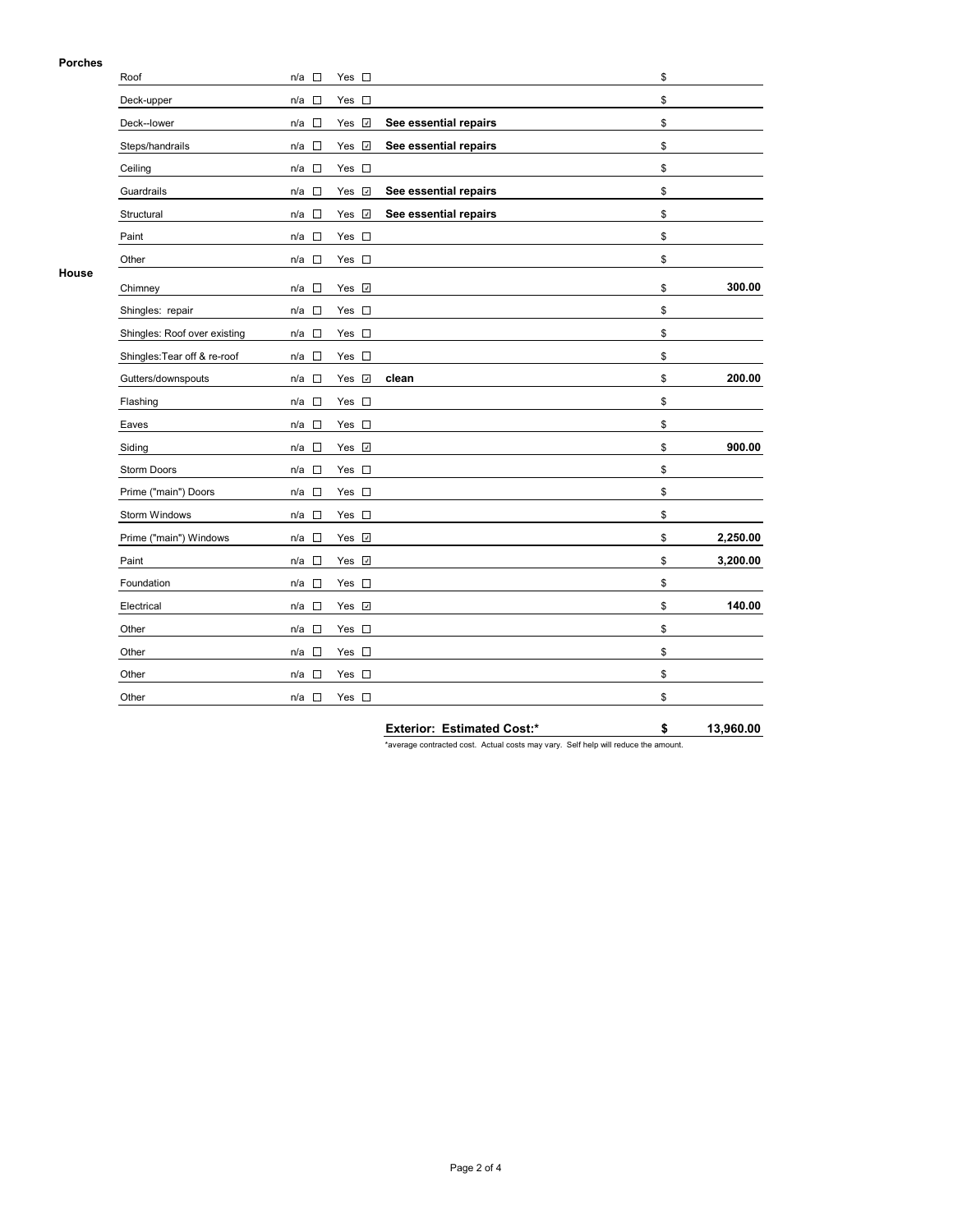|                   | <b>Interior Condition Report</b>                                 |                                 |                    |                                                   |              |
|-------------------|------------------------------------------------------------------|---------------------------------|--------------------|---------------------------------------------------|--------------|
|                   | <b>Unit:</b> Entire unit (single family)<br>Upper unit of duplex | $\omega$<br>$\Box$              |                    | Lower unit of duplex $\square$<br>$\Box$<br>Other |              |
|                   | <b>Mechanical Required Work</b>                                  |                                 |                    |                                                   |              |
| Heating           | Repair/replace boiler                                            | n/a □                           | Yes $\square$      |                                                   | \$           |
|                   | Repair radiation                                                 | $\overline{\phantom{a}}$<br>n/a | Yes $\square$      |                                                   | \$           |
|                   | Repair/replace furnace                                           | $n/a$ $\square$                 | Yes $\square$      |                                                   | \$           |
|                   | Repair ductwork                                                  | $\overline{\phantom{a}}$<br>n/a | Yes $\square$      |                                                   | \$           |
|                   |                                                                  |                                 |                    |                                                   |              |
|                   | Replace thermostat                                               | $n/a$ $\square$                 | Yes $\square$      |                                                   | \$           |
|                   | Repair/replace grilles                                           | $\sim$<br>n/a                   | Yes $\square$      |                                                   | \$           |
| <b>Electrical</b> | Tune boiler/furn. insp ht exchanger                              | $n/a$ $\square$                 | Yes $\overline{v}$ | Tune up                                           | \$<br>300.00 |
|                   | Repair/replace receptacles                                       | $\sim$<br>n/a                   | Yes $\square$      |                                                   | \$           |
|                   | Repair/replace switches                                          | $n/a$ $\square$                 | Yes $\square$      |                                                   | \$           |
|                   | Repair/replace fixtures                                          | $\sim$<br>n/a                   | Yes $\sqrt{ }$     |                                                   | \$<br>208.00 |
|                   | Install outlets and circuits                                     | $n/a$ $\square$                 | Yes $\square$      |                                                   | \$           |
|                   | Install outlets and circuits                                     | n/a □                           | Yes $\square$      |                                                   | \$           |
|                   | Install outlets and circuits                                     | $n/a$ $\square$                 | Yes $\square$      |                                                   | \$           |
|                   | Install outlets and circuits                                     | $\sim$<br>n/a                   | Yes $\square$      |                                                   | \$           |
|                   | Upgrade service                                                  | n/a<br>$\sim$                   | Yes $\square$      |                                                   | \$           |
|                   | Other                                                            | $\Box$<br>n/a                   | Yes $\square$      |                                                   | \$           |
|                   | Other                                                            | n/a<br>$\sim$                   | Yes $\square$      |                                                   | \$           |
| Plumbing          | Repair/replace kitchen sink                                      | $\sim$<br>n/a                   | Yes $\square$      |                                                   | \$           |
|                   |                                                                  |                                 | Yes $\square$      |                                                   | \$           |
|                   | Repair/replace kitchen sink faucet                               | $n/a$ $\square$                 |                    |                                                   |              |
|                   | Repair/replace tub                                               | $n/a$ $\square$                 | Yes $\square$      |                                                   | \$           |
|                   | Repair/replace tub faucet                                        | $n/a$ $\square$                 | Yes $\square$      |                                                   | \$           |
|                   | Repair/replace toilet                                            | $n/a$ $\square$                 | Yes <b>⊽</b>       | See essential repairs                             | \$           |
|                   | Repair/replace lavatory                                          | $n/a$ $\square$                 | Yes $\square$      |                                                   | \$           |
|                   | Repair/replace lavatory faucet                                   | $n/a$ $\square$                 | Yes $\square$      |                                                   | \$           |
|                   | Repair/replace wash tub                                          | $n/a$ $\square$                 | Yes <b>v</b>       | See essential repairs                             | \$           |
|                   | Repair/replace wash tub faucet                                   | n/a<br>$\Box$                   | Yes $\square$      |                                                   | \$           |
|                   | Unclog piping:                                                   | n/a                             | Yes $\square$      |                                                   | \$           |
|                   | Repair drain/waste/vent piping                                   | n/a<br>$\Box$                   | Yes $\square$      |                                                   | \$           |
|                   | Repair water piping                                              | $n/a$ $\square$                 | Yes <b>☑</b>       | See essential repairs                             | \$           |
|                   | Repair/replace water heater                                      | n/a □                           | Yes V              | See essential repairs                             | \$           |
|                   | Other                                                            | $n/a$ $\square$                 | Yes $\square$      |                                                   | \$           |
|                   | Other                                                            | $\overline{\phantom{a}}$<br>n/a | Yes $\square$      |                                                   | \$           |

## **Interior Condition Report**